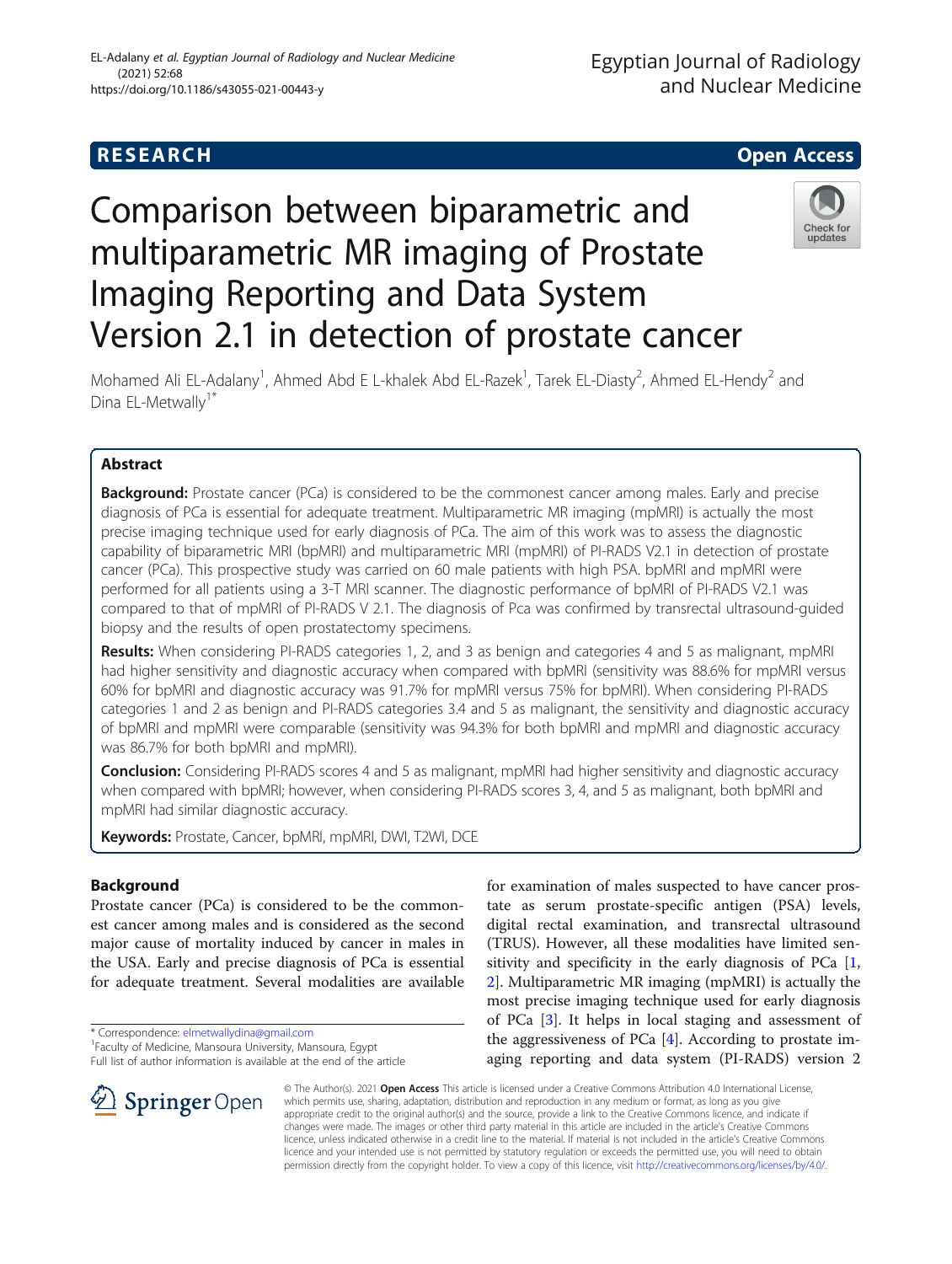and version 2.1, mpMRI consists of T2-weighted imaging (T2WI), diffusion-weighted imaging (DWI), and dynamic contrast enhancement (DCE) [\[5](#page-6-0)]. Like PI-RADS V 2, In PI-RADS 2.1, DCE has a minor role in the detection of clinically significant prostate cancer (csPca) (DCE is fundamentally utilized to raise lesions in the peripheral zone (PZ) from category 3 to category 4 based on positive findings on DCE). The only difference between PI-RADS V 2 and PI-RADS V 2.1 is that positive and negative enhancement on DCE was better illustrated on PI-RADS V 2.1 [\[6](#page-6-0)].

There is usually debate regarding the role of DCE in the diagnosis of PCa. Some previous studies stated that the diagnostic performance of biparametric MRI (bpMRI) (T2WI and DWI) is nearly similar to that of mpMRI in the detection of csPca, and they recommended omitting DCE-MRI from the protocol used for the diagnosis of Pca because it is time-consuming and also because of the side effects of contrast media  $[7-12]$  $[7-12]$  $[7-12]$  $[7-12]$  $[7-12]$ . On the other hand, other studies reported that adding DCE to DWI improved the accuracy of Pca detection especially for tumors located in the peripheral zone [\[4](#page-6-0), [13\]](#page-6-0). Despite the controversy about the role of DCE, the PI-RADS steering committee still recommended its inclusion in the mpMRI protocol in the PI-RADS V 2.1 and they recommended that further multiple readers and multicenter studies are required to evaluate the role of bpMRI and evaluate the additive value of DCE. Only a few recent studies discussed the value of PI-RADS v2.1 in the assessment of PCa  $[14–16]$  $[14–16]$  $[14–16]$  $[14–16]$  $[14–16]$ . The unique of this study is that we compared bpMRI with mpMRI of PI-RADS v2.1 in the diagnosis of PCa at 3-T MRI.

The aim of this work is to assess the diagnostic capability of bpMRI and mpMRI of PI-RADS V2.1 in the detection of PCa.

#### Methods

### Patient's demographic data

Approval from our institution's ethics committee was acquired, and informed consents were acquired from all patients before inclusion in this work. This prospective study included 60 male patients with clinically suspected prostate cancer; their age ranged from 48 to 82 years, and the mean age  $\pm$  SD was 65  $\pm$  8 years. Patients did not receive chemotherapy, radiotherapy, or hormonal therapy prior to the MRI examinations. No biopsies were performed to all patients prior to the MRI examinations.

#### Inclusion criteria

Patients with clinically suspected prostate cancer by digital rectal examination or by high serum PSA (> 4 ng/ dl) were included.

#### Exclusion criteria

Patients who had contraindications to do MRI as patients with cardiac pace maker, with cochlear implant, and ocular foreign body; patients who refused contrast media injection; patients who had contraindications for contrast media injection as patients with impaired renal function; patients with poor quality of the MR images as patients with motion artifact; and patients who were lost and their pathological results were not available were excluded.

#### MRI technique

The procedure was conducted using a 3-T MRI scanner (Ingenia, Philips medical systems, Veenpluis, Netherlands). Patients lied in the supine position, and an abdominal eightchannel surface phased array coil was well fitted on the pelvis. The region of interest was taken from the urinary bladder to the end of the prostate. The following sequences were obtained for all patients: (1) T2-weighted images (field of view (FOV): 200 mm, repetition time (TR): 5000 msec, echo time (TE): 110 msec, slice thickness: 3 mm, no interslice gap, and matrix:  $288 \times 192$ ). According to the recommendations of the PI-RADS version 2.1, T2W images were acquired in axial (straight axial), sagittal, and coronal planes. (2) Diffusionweighted images (DWI) (FOV: 350 mm, TR: 7255 msec, TE: 85 msec, slice thickness: 3 mm, no interslice gap and matrix: 128  $\times$  96). Regarding the *b* values, we used low (0 s/mm<sup>2</sup>), intermediate (800 s/mm<sup>2</sup>), and high (1400 s/mm<sup>2</sup>) *b* values. ADC maps were obtained from DW images at b0 and b1400  $s/mm^2$  gradients. (3) Dynamic contrast enhancement (DCE) (FOV: 200 mm, TR: 19 msec, TE: 1.93 msec, slice thickness: 4 mm, no interslice gap, temporal resolution < 15 s and matrix:  $320 \times 192$ ). DCE images were obtained after IV injection of contrast media (Dotarem (Gadoteric acid)) at a dose of 0.1 mmol/kg (maximum dose 15 mmol) at a rate of 3 mL/s. A contrast injection was performed using an automatic injector.

#### Image interpretation

Biparametric and multiparametric MR images were analyzed on the basis of the PI-RADS version 2.1 by 2 radiologists (EA, ME) with 5 and 14 years' experience in uroradiology. The two radiologists analyzed the biparametric MR images at first (T2WI, DWI, and ADC), and then, subsequently on the same setting, the multiparametric MR images were analyzed. The two radiologists were blinded to the results of histopathological examination. On the basis of the PI-RADS version 2.1 all detected lesions were assigned a score from 1 to 5 representing the probability of clinically significant PCa (PI-RADS 1: very low, PI-RADS 2: low, PI-RADS 3: intermediate, PI-RADS 4: high, PI-RADS 5: very high). For the transitional zone (TZ) lesions, the scoring was done mainly on T2WI. Category 2 lesions on T2WI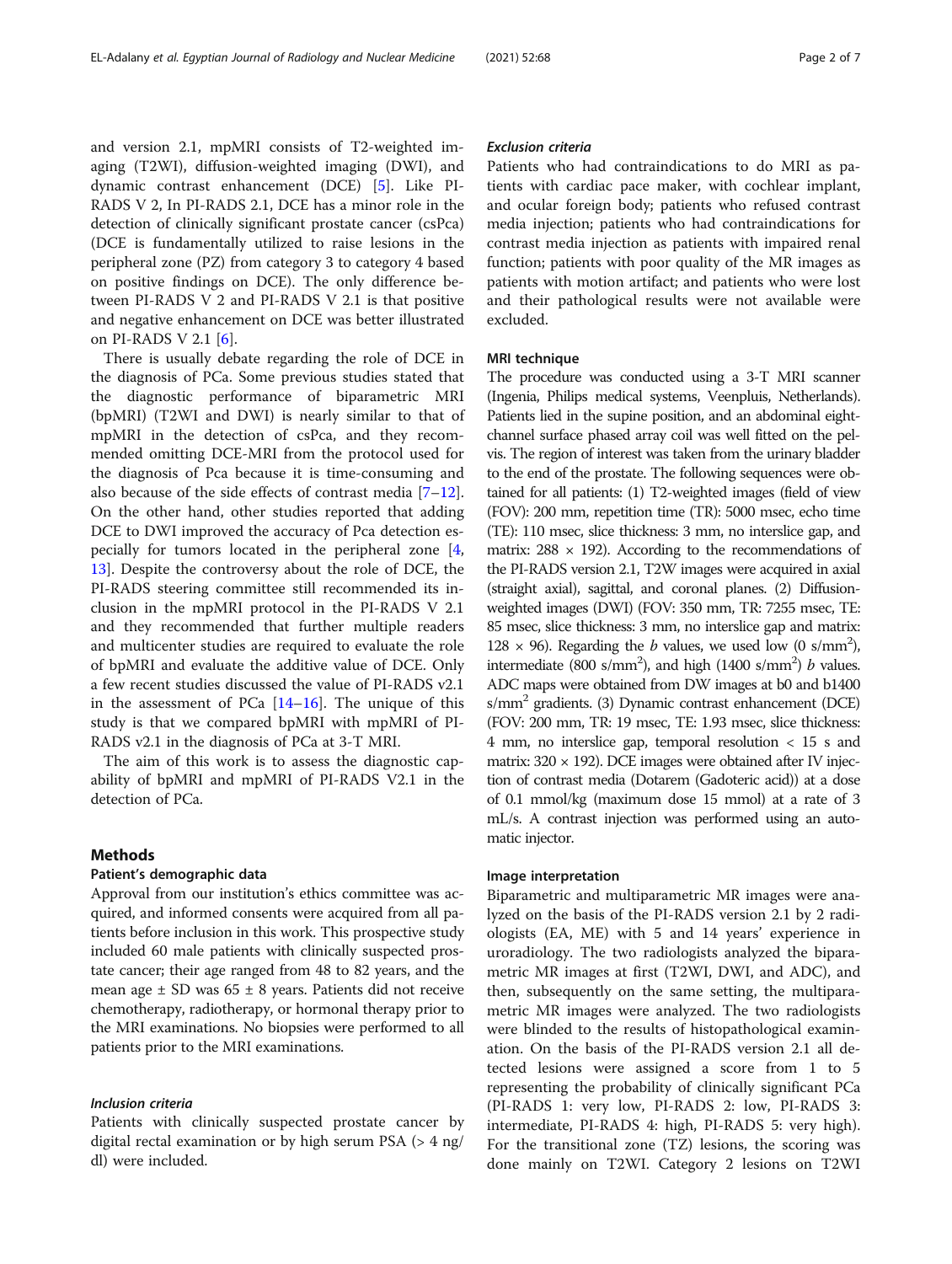were raised to category 3 when the lesions were categorized as 4 or 5 on DWI. Category 3 lesions on T2WI were raised to category 4 when they were categorized as 5 on DWI. For peripheral zone (PZ) lesions, the scoring was done mainly on DWI. Category 3 lesions on DWI were raised to category 4 when they showed positive enhancement on DCE on mpMRI. On bpMRI, the categorization of PZ lesion was done only on the basis of DWI and the lesions on category 3 will remain in category 3 and not upgraded. In cases with multifocal lesions, we reported only the index lesion for statistical analysis. On basis of PI-RADS version2.1, the index lesion is defined as the lesion that shows the highest PI-RADS assessment category, and if the highest PI-RADS Assessment Category is specified to more than or equal two lesions, the index lesion is the lesion that revealed extraprostatic extension (EPE). If EPE was not present in any of the detected lesions, the index lesion will be the lesion that showed the largest dimensions and the highest PI-RADS Assessment Category. The two radiologists joined and reached a correspondence about the bpMRI and mpMRI scores for controversial cases.

#### Final diagnosis

TRUS-guided biopsy (standard 12-core random systematic biopsy) was performed for all patients after the MRI studies. The duration between the MRI study and the histopathological examination was 7–10 days. TRUSguided biopsy was done by using (Flex focus 500, bk medical, Herlev, Denmark) with high-frequency transrectal transducer (5–9 MHz) with a condom cover. The patient lied in a lithotomy position. A lubricant gel is used with lignocaine cream before insertion of the probe. Axial and coronal scans were obtained to demonstrate the volume of the prostate, any abnormal foci at the peripheral zone, and the infiltration of the seminal vesicles by malignancies. Twelve cores were taken, and tissue biopsies were sent for histopathologic evaluation.

When TRUS-guided biopsy revealed PCa, open prostatectomy was performed and the diagnosis of prostatic carcinoma was confirmed. According to PI-RADS v2.1, csPCa is diagnosed by histopathology as the lesion with Gleason score more than 7 (including  $3 + 4$  with

<span id="page-2-0"></span>

**Fig. 1** Prostatic adenocarcinoma with Gleason score  $3 + 4$  in a 65year-old male patient with serum PSA > 100 ng/ml. a Axial T2WI shows circumscribed homogeneous moderate hypointense mass > 1.5 cm seen involving the right posterolateral peripheral zone of the mid prostate. **b** Axial ADC shows focal markedly hypointense mass > 1.5 cm.  $c$  Axial high  $b$  value DWI shows focal markedly hyperintense mass > 1.5 cm (the final PI-RADS score on basis bpMRI was score 5). d Axial DCE shows +ve contrast enhancement (the final PI-RADS score on the basis of mpMRI was score 5, DCE did not aid in the diagnosis of this case and it was already diagnosed by bpMRI)

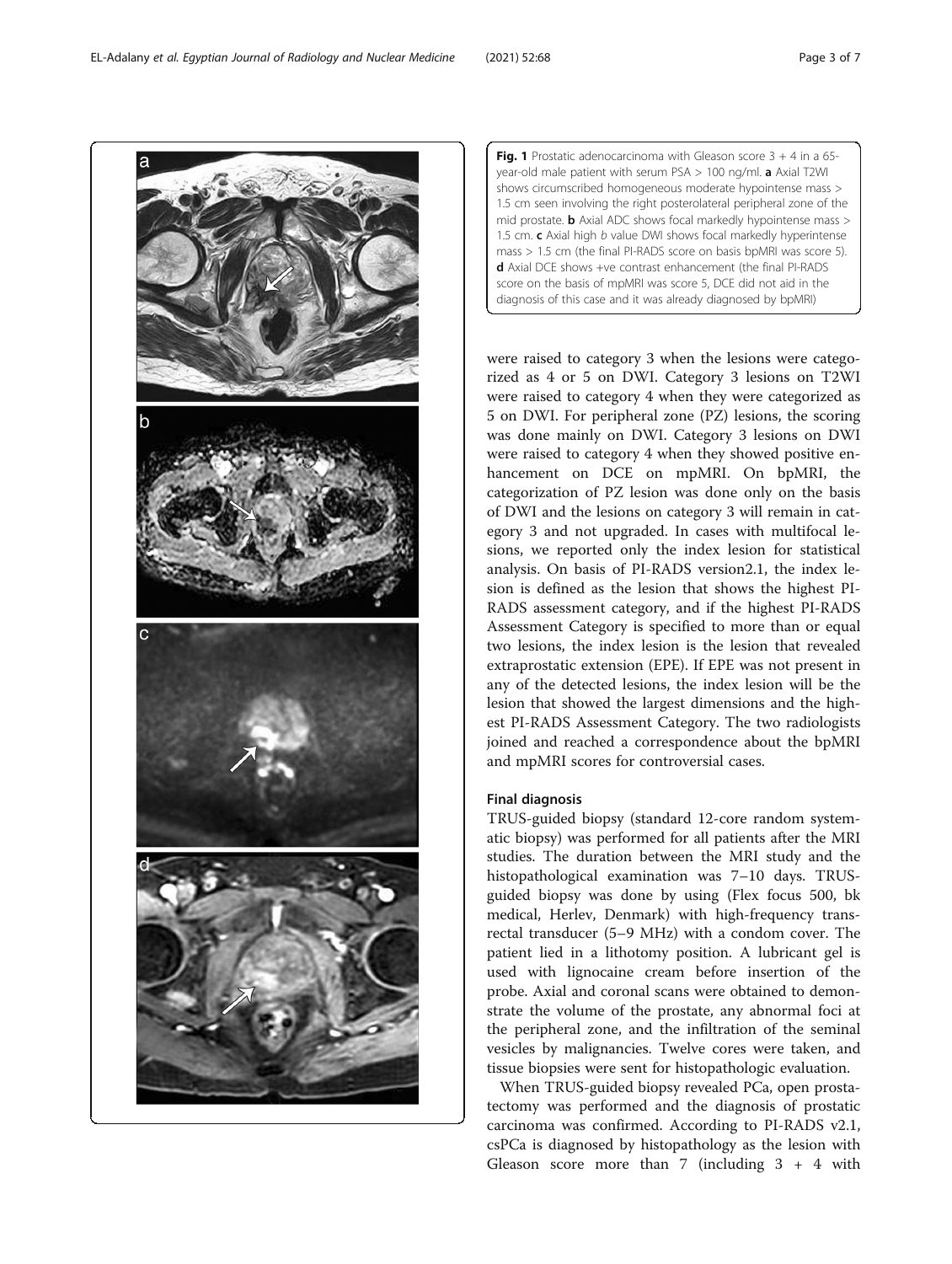prominent but not predominant Gleason 4 component), and/or volume more than 0.5cc, and/or EPE. In order to match the MRI findings with the results of the prostatectomy specimen, we reported the site of the index lesion on MRI according to the sector map proposed by the PI-RADS version 2.1, and subsequently, we obtained the prostatectomy results for the related zones.

**Fig. 2** Prostatic adenocarcinoma with Gleason score  $4 + 4$  in a 71-year-old male patient with serum  $PSA = 70$  ng/ml. **a** Axial T2WI shows circumscribed homogeneous moderate hypointense mass > 1.5 cm seen involving the left posterolateral and left posteromedial peripheral zones of the mid prostate. **b** Axial ADC shows focal markedly hypointense mass  $> 1.5$  cm. **c** Axial high  $b$  value DWI shows focal markedly hyperintense mass  $> 1.5$  cm (the final PI-RADS score on basis bpMRI was score 5). **d** Axial DCE shows −ve contrast enhancement (the final PI-RADS score on the basis of mpMRI was score 5, DCE did not aid in the diagnosis of this case and it was already

#### Statistical analysis and data interpretation

diagnosed by bpMRI)

Data were fed to the computer and analyzed using IBM SPSS Corp. (released in 2013, IBM SPSS Statistics for Windows, Version 22.0. Armonk, NY: IBM Corp). Qualitative data were described using numbers and percentages. The significance of the obtained results was judged at the (0.05) level. Diagnostic accuracy for categorical variables was detected by cross-tabulation to detect true positive and true negative, and then a calculation of sensitivity, specificity, positive predictive rate, negative predictive rate, and accuracy. The sensitivity, specificity, positive predictive value (PPV), negative predictive value (NPV), and diagnostic accuracy of both bpMRI and mpMRI of PI-RADS version 2.1 were calculated two times, one time when considering PI-RADS categories 4 and 5 as malignant lesions and the other time when considering PI-RADS categories 3, 4, and 5 as malignant lesions.

## Results

This study included 60 male patients with clinical suspicion of prostate cancer. The PSA level for patients included in this study ranged from 4.8 to 100 ng/dl (mean  $\pm$  SD = 35  $\pm$  33.9 ng/dl), and the mean PSA level for malignant cases was mean  $\pm$  SD = 50.3  $\pm$  33.9 ng/dl. According to the histopathology, 35 patients (58.3 %) were malignant (adenocarcinoma) and 25 patients were benign (41.7%). Among those with benign lesions, 22 patients were BPH (88%) and 3 patients were prostatitis (12%). Out of the pathologically proven 25 benign lesions, 22 lesions were located at the TZ and 3 lesions were located at the PZ. Out of the pathologically proven 35 malignant lesions, 31 lesions were located at the PZ and 4 lesions were located at the TZ. Out of the 31 malignant lesions located at the PZ, 7 lesions were located in the right mid prostate, 6 lesions were located in the

<span id="page-3-0"></span>EL-Adalany et al. Egyptian Journal of Radiology and Nuclear Medicine (2021) 52:68 Page 4 of 7

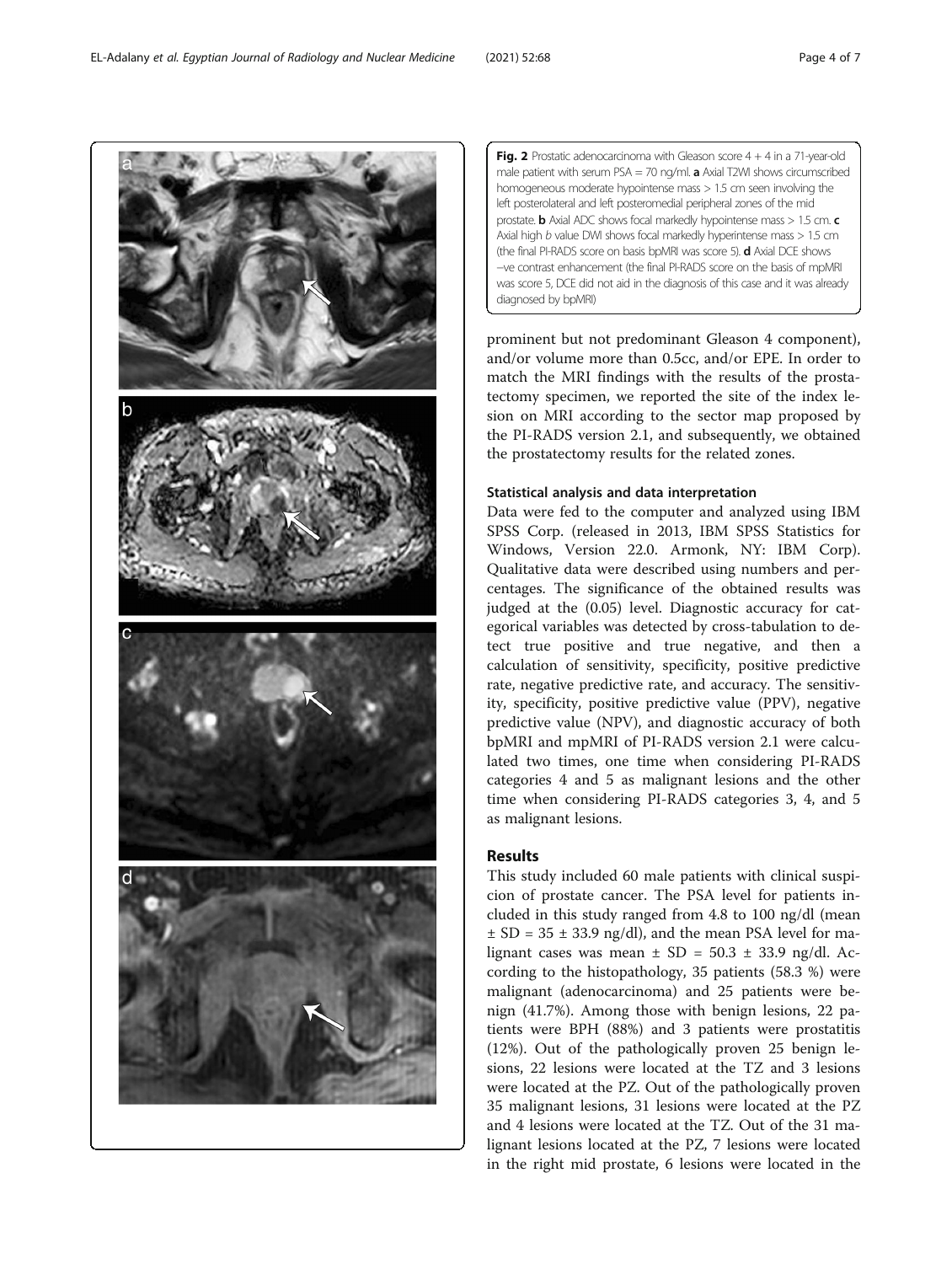| Pathology | bpMRI                   |                       |                          | mpMRI                    |                      |                          |  |
|-----------|-------------------------|-----------------------|--------------------------|--------------------------|----------------------|--------------------------|--|
|           | Score<br>$1-2 (N = 21)$ | Score 3<br>$(N = 17)$ | Scores 4-5<br>$(N = 22)$ | Scores 1-2<br>$(N = 21)$ | Score 3<br>$(N = 7)$ | Scores 4-5<br>$(N = 32)$ |  |
| Benign    | 19                      |                       |                          | 19                       |                      |                          |  |
| Malignant |                         | 12                    | 21                       |                          |                      | 31                       |  |

Table 1 Score and number of malignant and benign prostatic lesions on pbMRI and mpMRI

left mid prostate, 5 lesions were located in the right prostate apex, 3 lesions were located in the left prostate apex, 4 lesions were located in the right prostate base, and 6 lesions were located in the left prostate base. After open prostatectomy, the Gleason score for the 35 malignant cases were  $3 + 3$  for 2 patients (5.7%),  $3 + 4$  for 7 patients (20%),  $4 + 3$  for 9 patients (25.7%),  $4 + 4$  for 16 patients (45.8%), and  $4 + 5$  for 1 patient (2.8%).

When comparing the final PI-RADS assessment categories of bpMRI and mpMRI with the results of histopathological examination, we found that the total PI-RADS v2.1 score of bpMRI revealed 22 lesions with scores 4 and 5 (Figs. [1](#page-2-0) and [2](#page-3-0)), 21 out of them were proved to be malignant and only one lesion was proved to be benign. Twenty-one lesions had scores 1 and 2, 2 lesions out of them were proved to be malignant and 19 lesions were proved to be benign. Indeterminate lesions (score 3) were 17 lesions, 12 out of them were proved to be malignant and 5 lesions were proved to be benign. The total PI-RADs v2.1 score of mpMRI revealed 32 lesions with scores 4 and 5 (Figs. [1](#page-2-0) and [2\)](#page-3-0), 31 lesions out of them were proved to be malignant and only one lesion was benign, and 21 lesions with scores 1 and 2, 19 lesions out of them were benign and 2 lesions were malignant. Indeterminate lesions (score 3) were 7 lesions, 2 out of them were proved to be malignant and the remaining 5 lesions were proved to be benign (Table 1).

When considering PI-RADS scores 4 and 5 only as malignant lesions, we found that mpMRI had higher sensitivity and diagnostic accuracy when compared with bpMRI. mpMRI had 88.6% sensitivity, 96% specificity, 96.9% PPV, 86.7% NPV, and 91.7% diagnostic accuracy, while bpMRI had 60% sensitivity, 96% specificity, 95.5% PPV, 63.2% NPV, and 75% diagnostic accuracy (Table 2). When considering PI-RADS scores 3, 4, and 5 as malignant lesions, we found that the sensitivity and diagnostic accuracy of both bpMRI and mpMRI were comparable. Both bpMRI and mpMRI had 94.3% sensitivity, 76% specificity, 84.6% PPV, 90.5% NPV, and 86.7% diagnostic accuracy (Table [3\)](#page-5-0).

#### **Discussion**

The main finding in this research work is that mpMRI had higher sensitivity and diagnostic accuracy when compared with bpMRI considering PI-RADS categories 4 and 5 only as malignant lesions, while when considering PI-RADS categories 3, 4, and 5 as malignant lesions, the sensitivity and diagnostic accuracy of both mpMRI and bpMRI were comparable.

PI-RADS V2.1 is an updated new scoring system for PCa detection, preserving the frame of assigning scores to single sequences and then employing these scores to obtain a gross assessment category. Several previous studies investigated the additive value of DCE to T2WI and DWI in PCa detection on the basis of PI-RADS v. 2, and there was controversy regarding the role of DCE. Several studies found that the sensitivity and diagnostic accuracy of bpMRI (T2WI and DWI) were comparable to that of mpMRI (T2WI, DWI, and DCE) [[7,](#page-6-0) [8,](#page-6-0) [11,](#page-6-0) [17](#page-6-0)–[20\]](#page-6-0). It was stated that the performance of bpMRI and mpMRI in the diagnosis of PCa was nearly similar (AUC for bpMRI = 0.914 and AUC for mpMRI = 0.917) [\[17\]](#page-6-0). One study performed a meta-analysis of the head-to-head comparison between the diagnostic accuracy of bpMRI and mpMRI and concluded that the sensitivity and specificity of bpMRI and mpMRI were nearly similar (74% sensitivity and 90% specificity for bpMRI versus 76% sensitivity and

Table 2 Diagnostic values for bpMRI and mpMRI in detection of prostate cancer when considering PI-RADS scores 1, 2, and 3 as benign and PI-RADS scores 4 and 5 as malignant

|                              | Pathology |    | Sensitivity | <b>Specificity</b> | <b>PPV</b> | <b>NPV</b> | Accuracy |
|------------------------------|-----------|----|-------------|--------------------|------------|------------|----------|
|                              | ΒG        | МG | (%)         | (%)                | (%)        | (%)        | (%)      |
| bpMRI                        |           |    |             |                    |            |            |          |
| Benign (PI-RADS 1, 2, and 3) | 24        | 14 | 60.0        | 96.0               | 95.5       | 63.2       | 75.0     |
| Malignant (PI-RADS 4 and 5)  |           | 21 |             |                    |            |            |          |
| mpMRI                        |           |    |             |                    |            |            |          |
| Benign (PI-RADS 1, 2, and 3) | 24        | 4  | 88.6        | 96.0               | 96.9       | 85.7       | 91.7     |
| Malignant (PI-RADS 4 and 5)  |           | 31 |             |                    |            |            |          |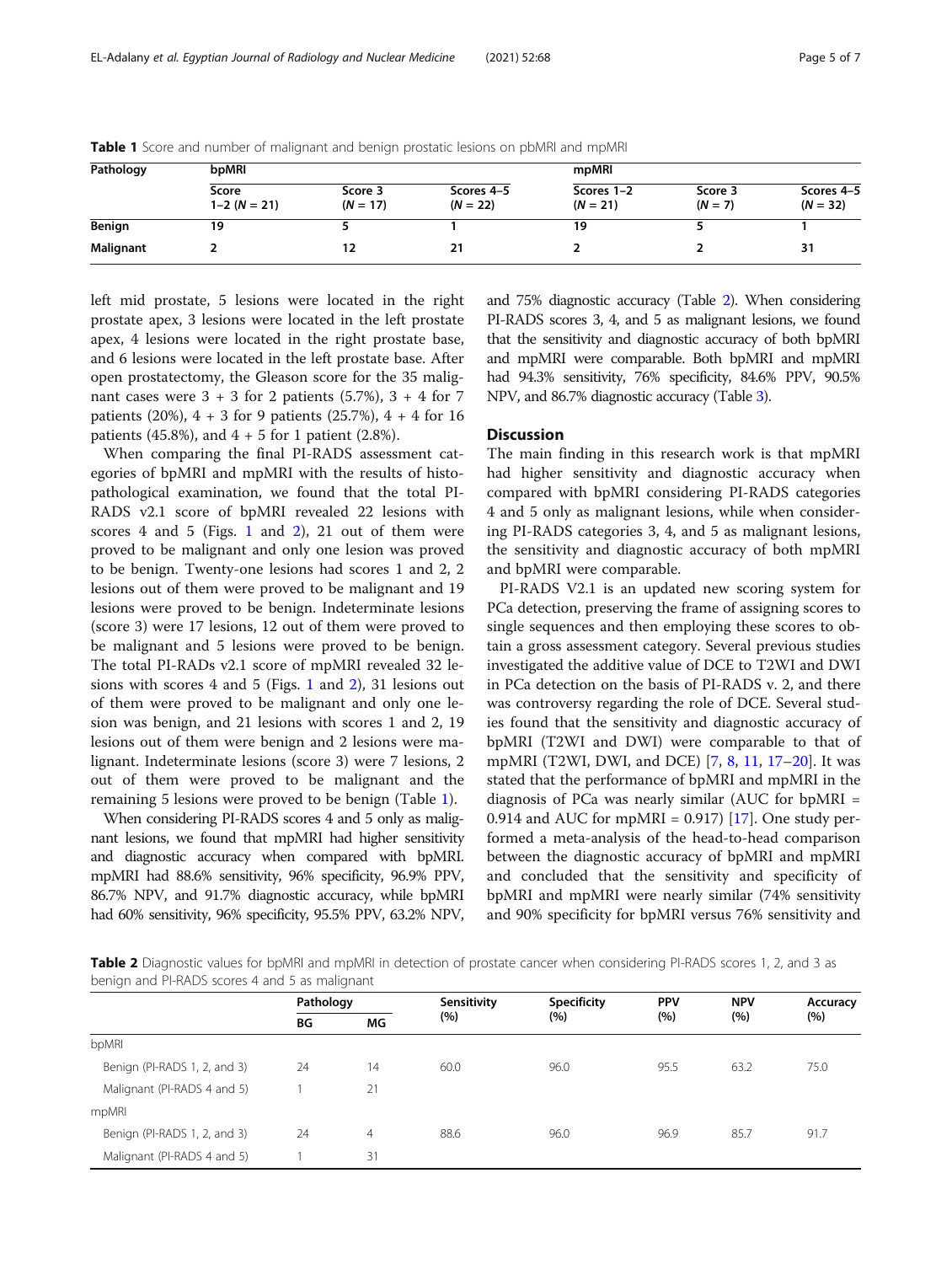|                                 | Pathology |    | Sensitivity | <b>Specificity</b> | <b>PPV</b> | <b>NPV</b> | Accuracy |
|---------------------------------|-----------|----|-------------|--------------------|------------|------------|----------|
|                                 | ВG        | МG | (%)         | $(\%)$             | (%)        | (%)        | (%)      |
| bpMRI                           |           |    |             |                    |            |            |          |
| Benign (PI-RADS 1 and 2)        | 19        | 2  | 94.3        | 76.0               | 84.6       | 90.5       | 86.7     |
| Malignant (PI-RADS 3, 4, and 5) | 6         | 33 |             |                    |            |            |          |
| mpMRI                           |           |    |             |                    |            |            |          |
| Benign (PI-RADS 1 and 2)        | 19        | 2  | 94.3        | 76.0               | 84.6       | 90.5       | 86.7     |
| Malignant (PI-RADS 3, 4, and 5) | 6         | 33 |             |                    |            |            |          |

<span id="page-5-0"></span>Table 3 Diagnostic values for bpMRI and mpMRI in detection of prostate cancer when considering PI-RADS scores 1 and 2 as benign and PI-RADS scores 3, 4, and 5 as malignant

89% specificity for mpMRI) [[7\]](#page-6-0). Another study stated that the diagnostic performance of both bpMRI and mpMRI was similar with AUC of 0.91 for bpMRI and 0.93 for mpMRI [[8\]](#page-6-0). It was stated that the diagnostic accuracy of both bpMRI and mpMRI was comparable (89.1% accuracy of bpMRI versus 87.2% accuracy for mpMRI) [\[11](#page-6-0)]. A previous study concluded that the difference between the diagnostic accuracy of bpMRI and mpMRI was not statistically significant (83% accuracy for bpMRI versus 82% accuracy for mpMRI for reader 1 and 80% accuracy for bpMRI versus 82% accuracy for mpMRI for reader 2) [[18\]](#page-6-0). It was reported that both bpMRI and mpMRI had comparable diagnostic accuracy in PCa diagnosis [[19](#page-6-0)]. One study stated that in men with suspicious lesions on mpMRI (PI-RADS scores 3–5), both bpMRI and mpMRI had similar sensitivity (95%) and bpMRI and mpMRI had specificity of 65% and 69%, respectively [[20](#page-6-0)]. To our knowledge, this study is a unique study that compares the diagnostic performance of bpMRI and mpMRI on the basis of the PI-RADS V 2.1, and we found that the sensitivity, specificity, and diagnostic accuracy of bpMRI and mpMRI were comparable when considering PI-RADS scores 3, 4, and 5 as malignant lesions.

On the other hand, in PI-RADS v 2.1, the PI-RADS steering committee still recommend the inclusion of DCE to the protocol of mpMRI used for diagnosis of prostate cancer and stated that DCE is considered as a secure sequence, particularly when T2WI or DWI showed poor image quality due to artifacts or inappropriate signal-tonoise ratio (SNR), a condition which is common to occur on some MRI devices when prostate MRI was carried out without using an endorectal coil. It was stated that DCE could increase tumor detection rate by about 16% for score 3 PZ lesions on DWI [\[13\]](#page-6-0). Also, it was stated that for lesions with category more than or equal 3 on bpMRI, DCE was found to be of statistical significance in the detection of PCa [[4](#page-6-0)]. One study concluded that readers' experience is mandatory for assessment of bpMRI where the sensitivity of bpMRI and mpMRI were 91% and 96%, respectively, for expert readers, while for less-experienced readers mpMRI had higher sensitivity when compared with bpMRI (sensitivity was 58% for bpMRI versus 91% for mpMRI) [\[21\]](#page-6-0). In this work, mpMRI showed higher sensitivity and diagnostic accuracy when compared with bpMRI when considering malignant lesions as lesions with PI-RADS scores 4 and 5 only.

There are a few limitations of this study: The first one was a small number of studied patients. Further research works with a larger number of patients and multicenter studies are recommended. Second, the body surface coil was used in examination and not an endorectal coil. Third, it would be better to perform this study with multiple readers and assess the interobserver agreement.

#### Conclusion

Considering PI-RADS scores 4 and 5 as malignant, mpMRI had higher sensitivity and diagnostic accuracy when compared with bpMRI; however, when considering PI-RADS scores 3, 4, and 5 as malignant, both bpMRI and mpMRI had similar diagnostic accuracy.

#### Abbreviations

bpMRI: Biparametric magnetic resonance imaging; DWI: Diffusion-weighted imaging; DCE: Dynamic contrast enhancement; mpMRI: Multiparametric magnetic resonance imaging; PI-RADS V2.1: Prostate Imaging Reporting and Data System (version 2.1); PCa: Prostate cancer; csPCa: Clinically significant prostate cancer; PSA: Prostatic specific antigen; TRUS: Transrectal ultrasound; PZ: Peripheral zone; TZ: Transitional zone; TR: Repetition time; TE: Echo time; FOV: Field of view; EPE: Extraprostatic extension; PPV: Positive predictive value; NPV: Negative predictive value

#### Acknowledgements

Not applicable.

#### Authors' contributions

AA and TE revised the collected data and the manuscript. AE and ME analyzed the MRI images of all patients. DM wrote the manuscript and performed the statistical analysis. The authors read and approved the final manuscript.

#### Funding

No funding resources.

#### Availability of data and materials

The datasets used and/or analyzed during the current study are available from the corresponding author on reasonable request.